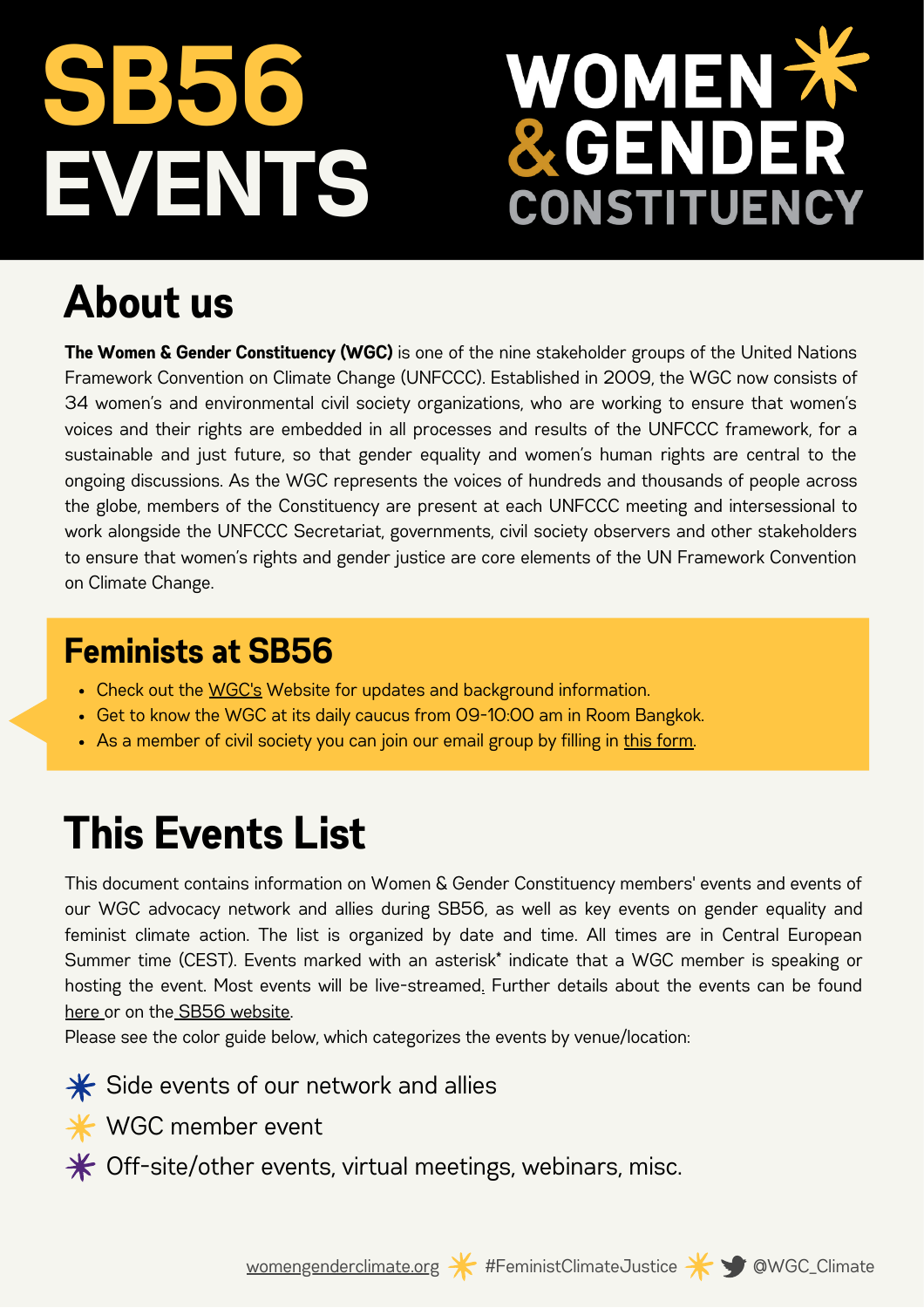



#### **WGC strategy meeting**

The session will cover an overview of outcomes at COP26, key priorities towards COP27, gender-related agenda items, organizing the WGC for the session

16:00 - 17:30 | online



#### **Fostering an Equitable Climate Space for Youth as International Climate Leaders**

16:45 - 18:15 | Room Berlin

#### **Cross-constituency meeting on rights and the FCCC process**

18:00 - 19:30 | Room tbc





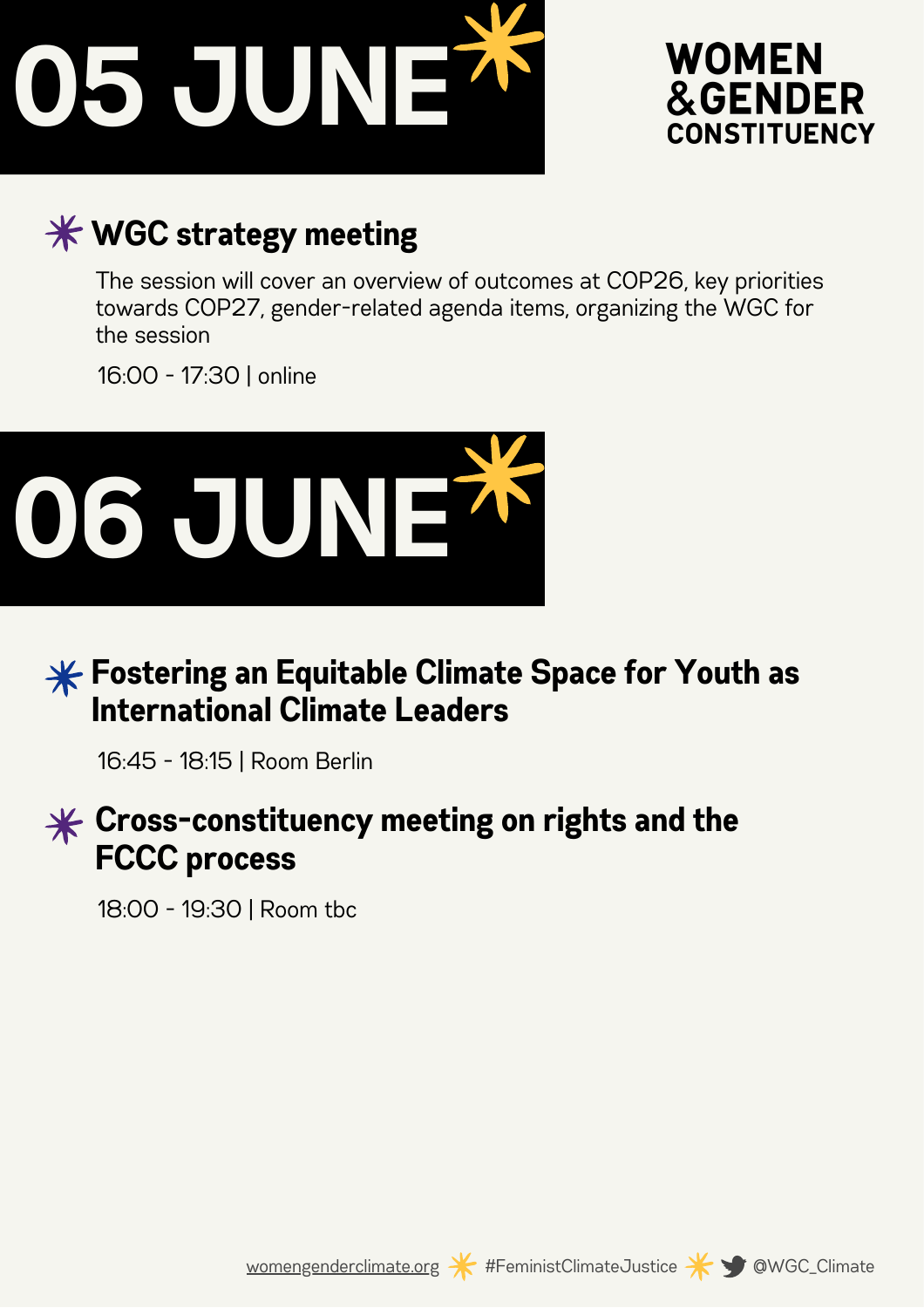



#### **Loss and Damage in Latin America: community demands for justice**

11:30 - 13:00 | Kaminzimmer

# **NGCCFP Dinner**

*by invitation only*





15:00 - 16:30 | Room Berlin



#### **Climate Justice Pathways for Real Zero, Real Finance, and Real Action**

11:30 - 13:00 | Room Bonn

[womengenderclimate.org](http://womengenderclimate.org/) \* #FeministClimateJustice \* 9 @WGC\_Climate



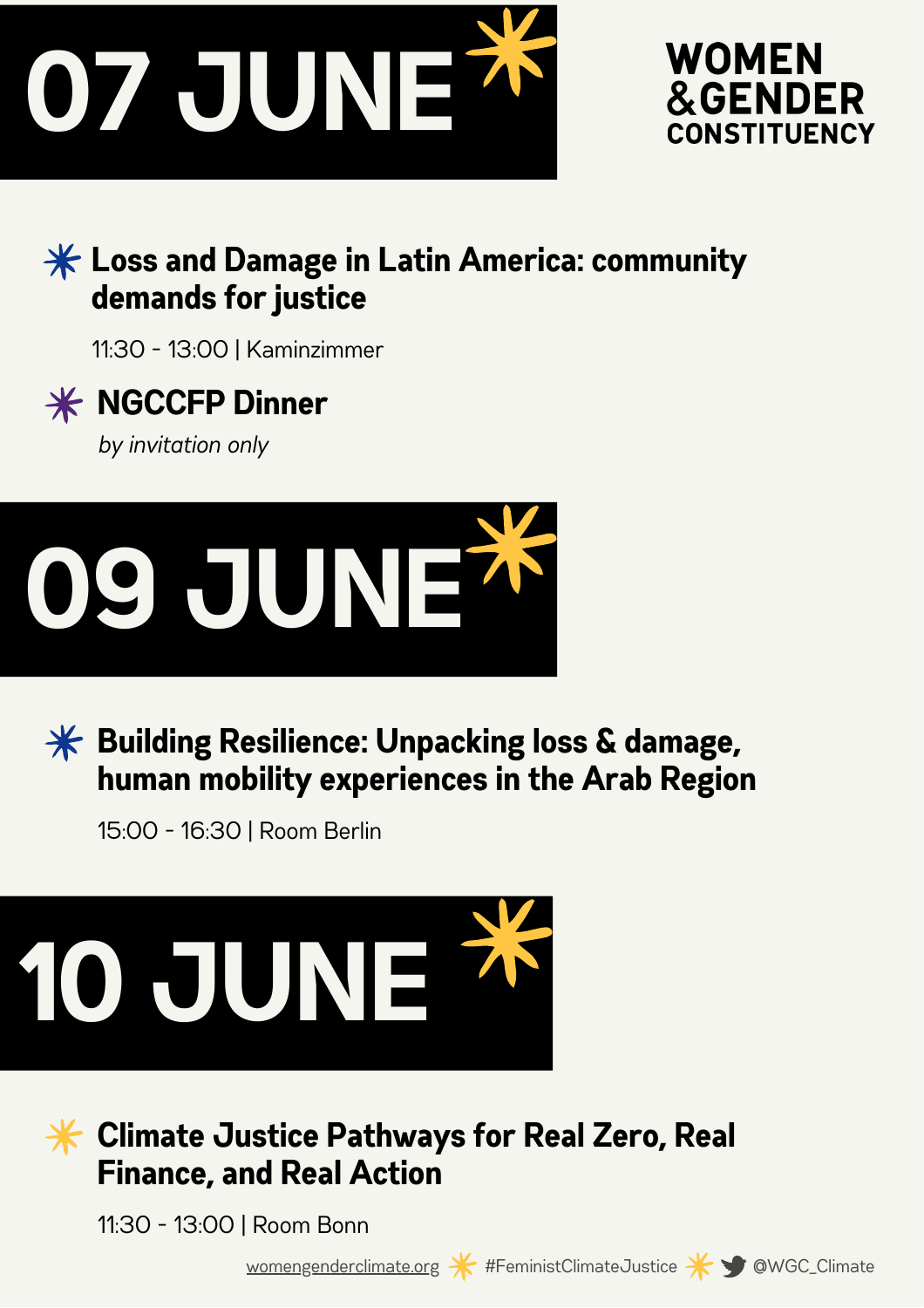



#### **Local climate – sustainable energy solutions in GST, 100%RE, sufficiency: East Africa, India, Europe**

11:30 - 13:00 | Room Berlin

#### **WGC Advocacy skills training**

11:30-16:00 | GSI





**African Feminist Demands for COP27**

11:30 - 13:00 | Room Bonn



**High stakes, great urgency: collecting evidence for gender-just and impactful climate policies**

11:30 - 13:00 | Room Bonn